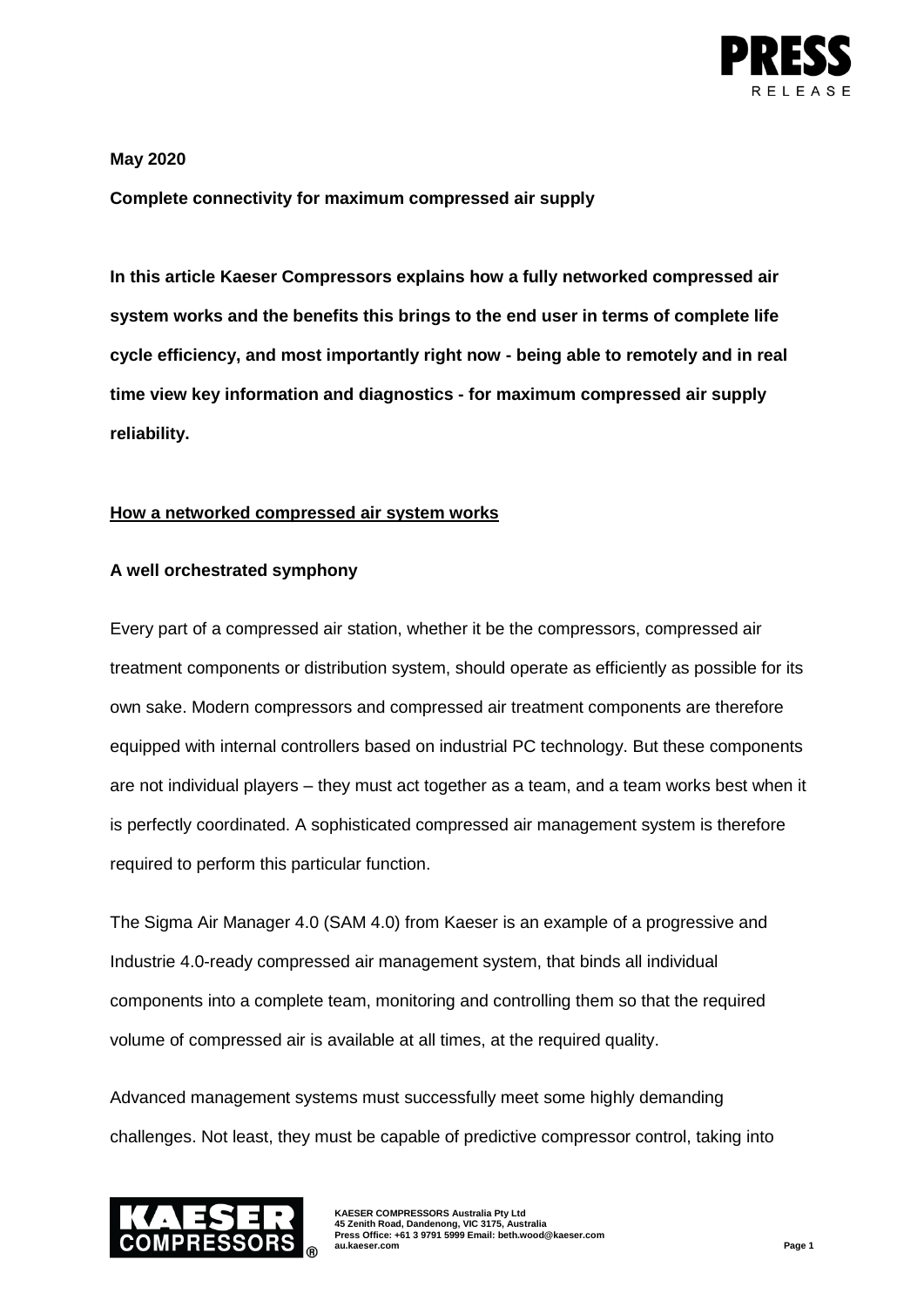

account a range of contributing factors, such as switching losses, control losses, etc. However, modern master controllers are now expected to do far more than optimise compressor operation according to current demand. Efficiency is playing an ever-increasing role. Here, through the development of a patented, simulation-based optimisation process, the SAM 4.0 is meeting these requirements by predictively selecting the most efficient switching operations based on compressed air consumption profile analysis and equipment and system behaviour, in relation to the prevailing technical operating conditions. Decisions are no longer dictated by a narrow pressure range. Instead, the key is to achieve the lowest possible compressed air production costs through intelligent, energy-saving switching strategies.

## **Predicting service requirements**

Such advanced controllers like the SAM 4.0, also allow for varying levels of involvement by external service providers. The end user can therefore still choose to perform all of the maintenance, evaluation and servicing of the system themselves (the SAM 4.0 will send the end user notifications when service is required). Or, the end user can choose a predictive maintenance service model with remote diagnostics.

Here, the physical meets the virtual world within the framework of a structural model such as Sigma Smart Air from Kaeser, in which the specific compressed air system - configured according to the operator's requirements - is represented virtually by a digital twin. Operating data from the compressed air station is securely transmitted to the Kaeser Data Center, where it is analysed in real-time. Such real-time availability of operating data makes it possible to monitor the 'health' status of a compressed air station. This means that maintenance is carried out precisely as needed and potential faults can be detected in advance and appropriate maintenance measures automatically initiated at the right time.



**KAESER COMPRESSORS Australia Pty Ltd 45 Zenith Road, Dandenong, VIC 3175, Australia Press Office: +61 3 9791 5999 Email: beth.wood@kaeser.com au.kaeser.com Page 2**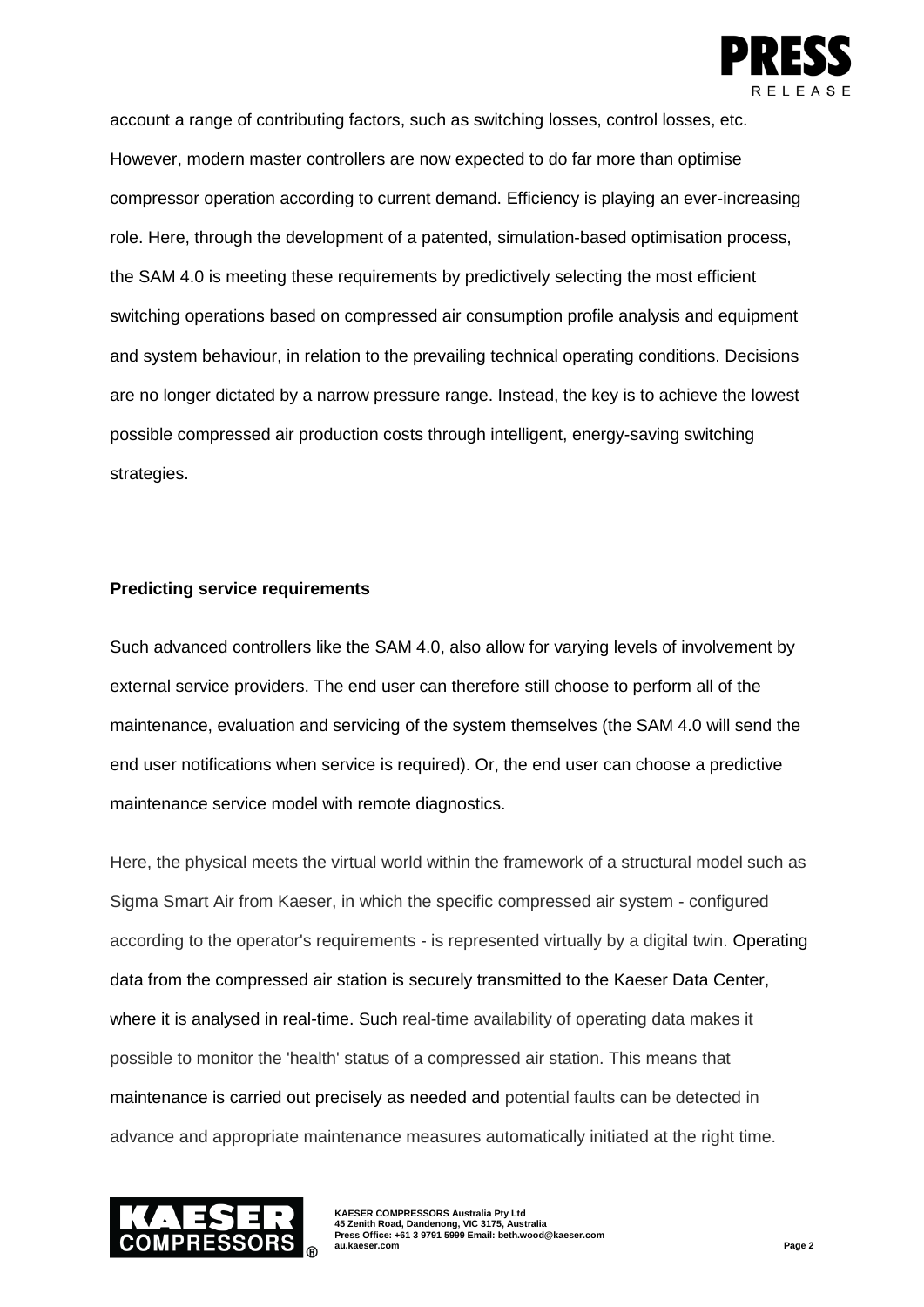

Ultimately, the end user benefits from significantly reduced compressed air production and operating costs, as well as improved compressed air availability.

The combination of remote diagnostics and demand-oriented predictive maintenance ensures maximum compressed air supply availability and complete system effectiveness; preventing unplanned downtime, increasing energy efficiency, reducing service costs by up to 30 percent and delivering demand optimised compressed air system control throughout the system's entire life cycle.

# **Remote and real-time monitoring**

Probably one of the greatest advantages of such advanced compressed air technology in the current Coronavirus situation - where facilities now have many staff working remotely, where the number of people in a facility has been reduced, and where many facilities are now limiting access to suppliers - is the ability to remotely monitor a compressed air system in real-time.

From a PC, laptop, tablet or smartphone - the SAM 4.0's integrated web server provides a visual display of all compressed air system data in the form of HTML pages. All operational and energy consumption data, as well as cost information, can therefore be called up on any network-compatible device anytime, anywhere. In addition, the end user can choose to configure the system so they receive alarm and maintenance messages for individual components as well as timely warnings or service requirement notifications via email or text message.

And, where the end user integrates an advanced compressed air management system with a service model such as Kaeser Sigma Smart Air, they have the added peace of mind that a



**KAESER COMPRESSORS Australia Pty Ltd 45 Zenith Road, Dandenong, VIC 3175, Australia Press Office: +61 3 9791 5999 Email: beth.wood@kaeser.com au.kaeser.com Page 3**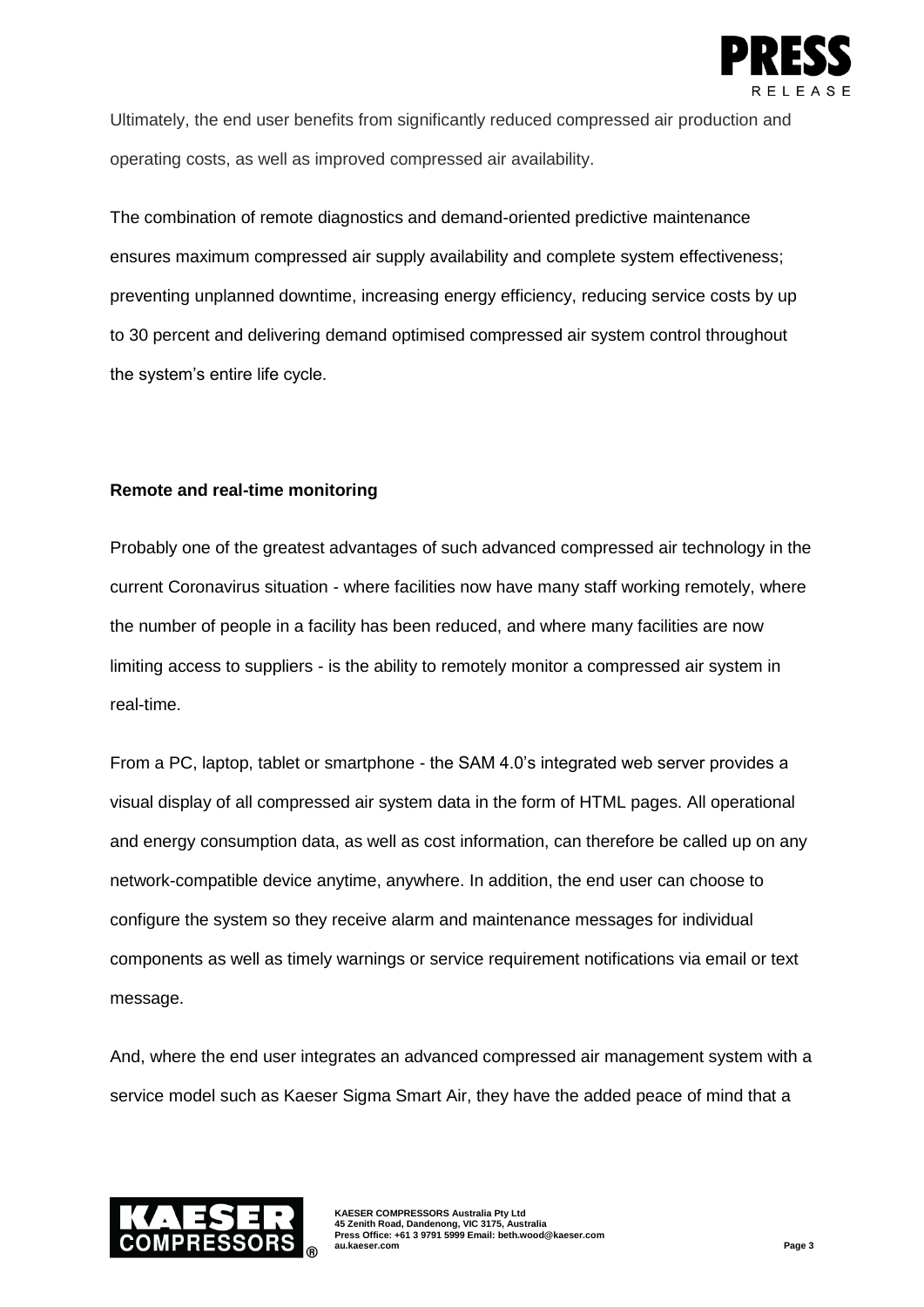

team of compressed air experts are also monitoring the real-time data from their compressed air system and acting accordingly.

## **Conclusion**

At the best of times a fully networked compressed air system offers the end user numerous

benefits. However, many of these benefits, from remote monitoring and diagnostics, to

achieving the lowest possible compressed air production costs through intelligent, energy-

saving switching strategies - are even more advantageous in the current climate.

After all as the fourth utility to industry, many businesses rely on their compressed air system

and will now more than ever demand maximum compressed air supply reliability. For more

information visit au.kaeser.com or phone 1800 640 611.

#### **-END-**

#### **Editors Notes**

From 0.18 to 515 kW, Kaeser Compressors manufactures a wide range of compressors and associated auxiliary equipment that meet the varying requirements of a diverse range of industries and applications.

One of the world's largest manufacturers of rotary screw compressors, Kaeser Compressors is represented globally in over 100 countries through a dedicated network of branches, subsidiary companies and authorised partners.

Kaeser Compressors Australia provides comprehensive sales and service from its 30,000 ft<sup>2</sup> purpose built factory in Dandenong, Victoria alongside an extensive network of sales and service centres and authorised partners that cover Australia and New Caledonia.

**For editorial and advertising enquiries contact: Beth Wood, Marketing Manager**

Press office: +61 3 9791 5999 Fax: +61 3 9791 5733 E-mail: beth.wood@kaeser.com

### **KAESER COMPRESSORS Australia Pty Ltd**

45 Zenith Road, Dandenong, VIC 3175, Australia Phone: +61 3 9791 5999 Email: info.australia@kaeser.com au.kaeser.com

**File: N-Kaeser-complete-connectivity-aus** Approved for publication, copy acknowledgement appreciated

**Images:**